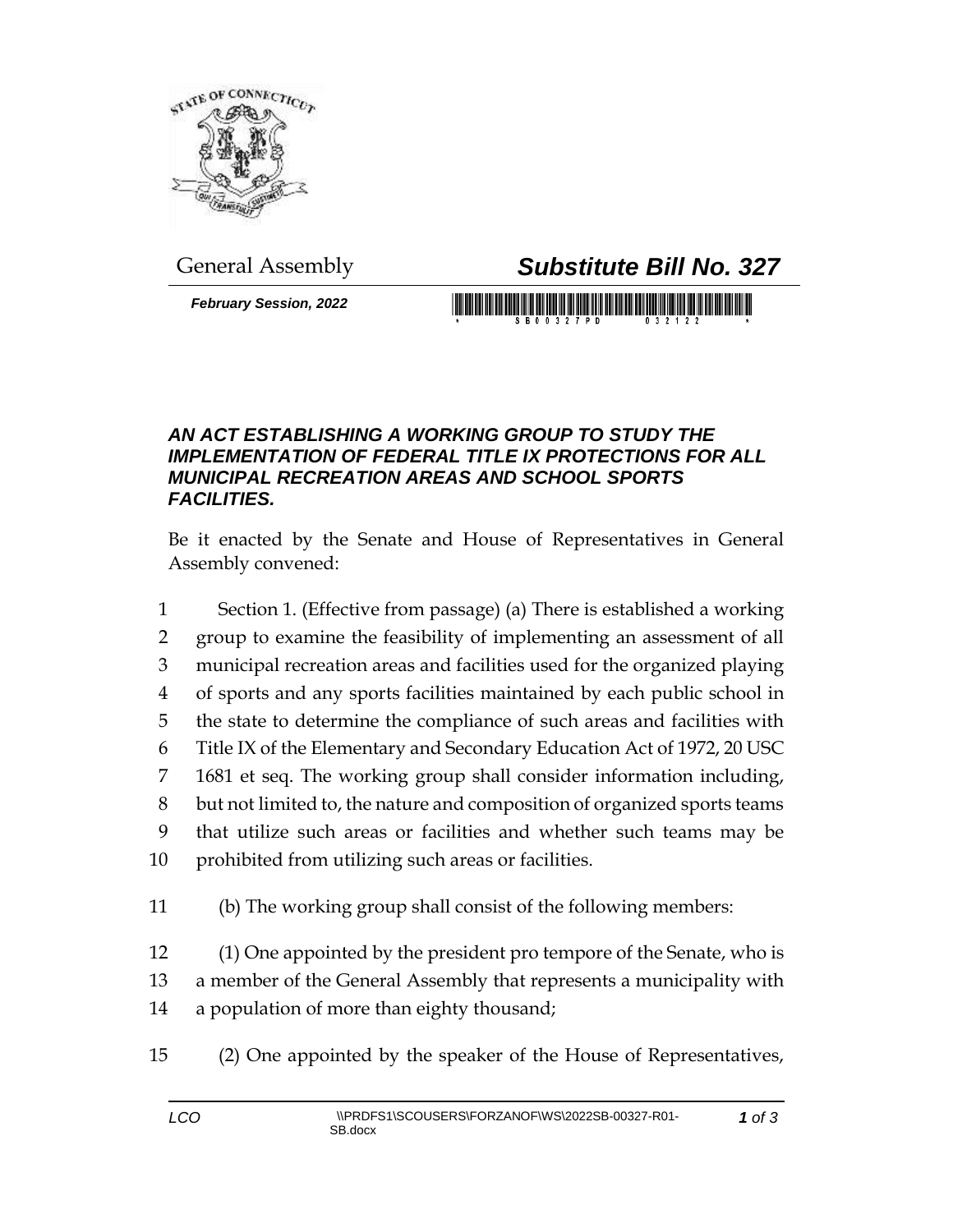who is a member of a nonprofit organization that represents an association of schools;

 (3) One appointed by the majority leader of the Senate, who is a parent of a public school student who identifies as a female;

 (4) One appointed by the majority leader of the House of Representatives, who is a member of the General Assembly that represents a municipality with a population of less than eighty thousand;

 (5) One appointed by the minority leader of the Senate, who is a parent of a public school student who identifies as a male;

 (6) One appointed by the minority leader of the House of Representatives, who is a member of an interscholastic athletic conference organization;

 (7) One appointed by the Commissioner of Education, who is an experienced Title IX coordinator;

 (8) One appointed by the Commission of Women, Children and Seniors;

 (9) One appointed by the Connecticut Interscholastic Athletic Conference;

 (10) One appointed by the Connecticut Recreation and Parks Association; and

 (11) Two appointed by the Connecticut Conference of Municipalities, both of whom are the chief executive officer of a municipality in the state.

 (c) The speaker of the House of Representatives and the president pro tempore of the Senate shall select the chairpersons of the working group from among the members of the working group. Such chairpersons shall schedule the first meeting of the working group, which shall be held not